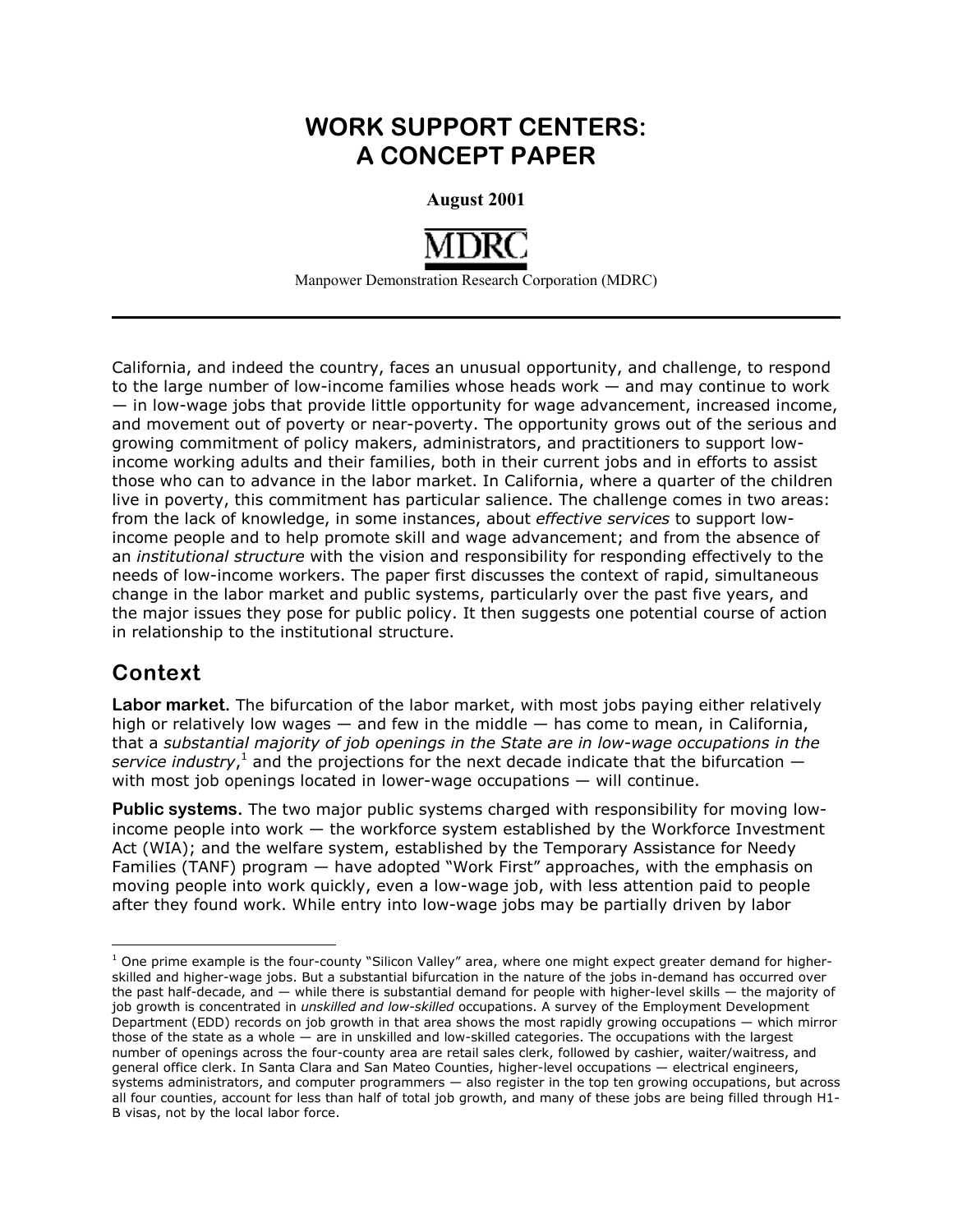market demand, it also results from other factors shaped largely by public policy:

- -For the workforce system, recent changes in the intake process, the establishment of One Stop Centers, and requirements for universal upfront jobsearch services prior to referral to skills training have resulted in programs having relatively fewer resources available for skills training than just a few years ago. Similarly, skills training and education funds in TANF are very limited and are typically available mostly to people who were enrolled in these programs *before* they apply for TANF.
- Since both the workforce and welfare systems have also focused (until recently) on moving low-income people into jobs (i.e., *providing pre-employment services*), until very recently, few resources have been devoted to job retention and career advancement services (*post-employment services*). As a result:
	- - Many skills training service providers (the largest being community colleges, and non-profit and for-profit training providers) have developed strong preemployment training services, but little in the way of post-employment retention and advancement services, and they have not, by and large, developed user-friendly structures: classes are usually operated during work hours, night classes do not typically provide child care for parents with family responsibilities, and skills training often take one or more semesters of schooling; as a result, take-up in these classes by low-income parents working full-time is low.
	- - While there is a substantial knowledge base about what works and doesn't work in moving people into jobs, *very little is known about effective retention and advancement strategies* that could provide guidance to public systems about effective post-employment services.<sup>2</sup>

**Supports for low-income workers.** Somewhat mitigating the emphasis on moving lowincome workers into "any" job has been the significant shift in the 1990s towards supporting working families, particularly through the Earned Income Tax Credit (EITC) but also other services and cash and non-cash earnings supplements for low-wage workers and their families. The EITC alone represents a major earnings supplement for low-wage workers, amounting to up to \$3,888 per year (for a working mother with two children). *Together, these supports and income supplements can fundamentally change the income calculus for low-wage work*. (See table, next page.) In California, these supports include, for low-income workers and families: subsidies for child care, medical insurance for children, Food Stamps, as well as the EITC. In addition, for low-income workers in California who also are/were welfare recipients, the supports include medical insurance for adults, transportation subsidies and work-related expenses, and, perhaps most importantly, a generous monthly income supplement paid by the welfare agency to eligible low-wage heads of household with children. $^3$ 

 $\overline{a}$ 

<sup>&</sup>lt;sup>2</sup> MDRC is conducting the major national research to identify effective job retention and advancement strategies for low-wage workers for the U.S. Department of Health and Human Services, with support from the U.S. Department of Labor. It is called the Employment Retention and Advancement (ERA) evaluation. In addition, with grants from several national foundations, MDRC is working with community colleges in several states to develop and test

promising retention and advancement approaches.<br><sup>3</sup> For example, a mother of two children who works full-time at a job paying \$6.00 per hour can receive \$234 per month in income supplement for the welfare agency. This is among the most generous in the country.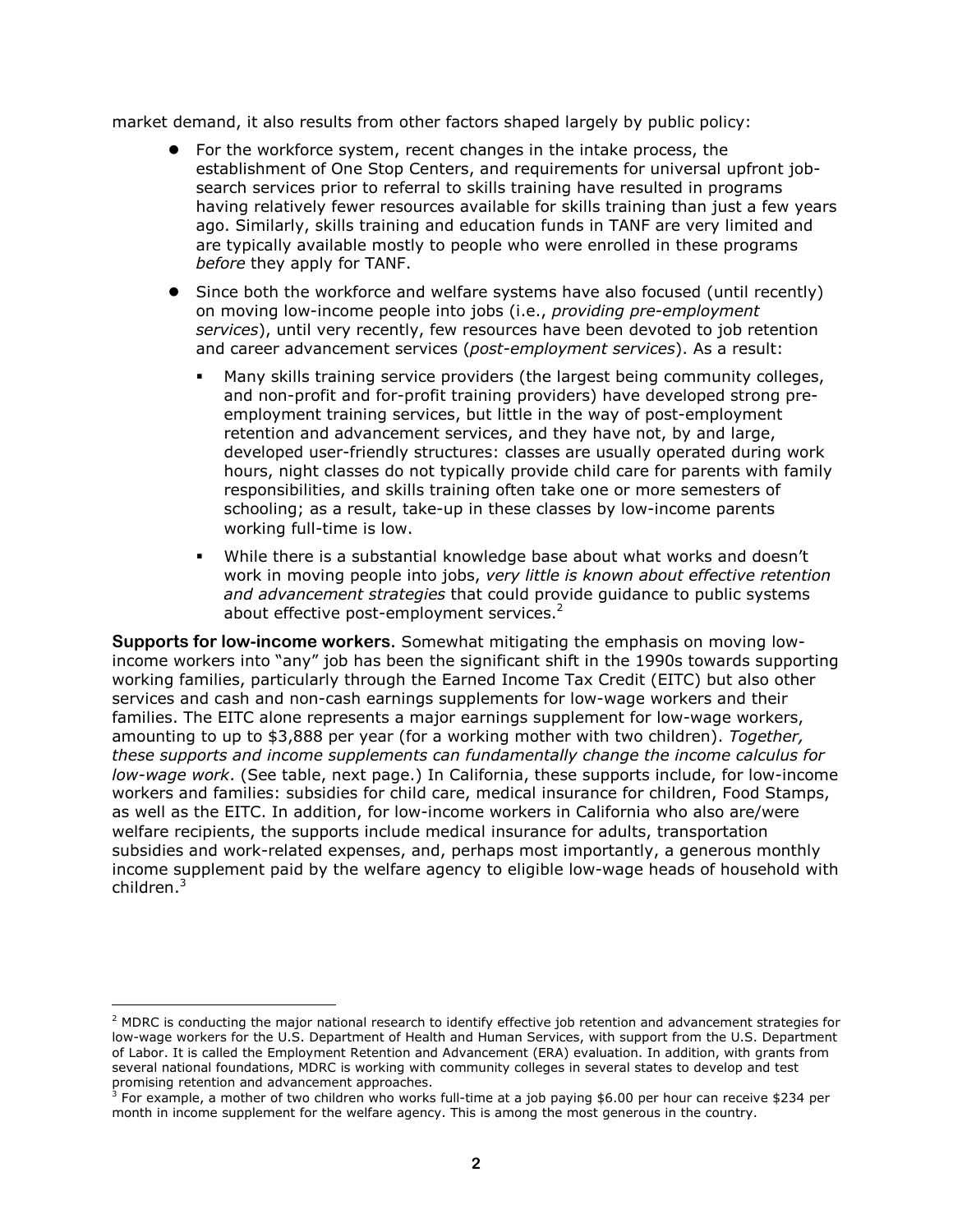

The availability of these services and income supplements has certainly been a factor in raising the proportion of welfare recipients in California who are working — from less than 10 percent in 1994-95 to over 40 percent in 1999-2000, with the rate reaching over 70 percent in some counties. It has also no doubt been a factor in the dramatic increase in labor force participation of single never-married women. Among other implications, this means that *the welfare/TANF system in California is becoming as much a work support as an income support system*.

Nevertheless:

-In many cases, eligible individuals do not receive the range of services and cash and non-cash income supplements for which they are eligible. Although the reasons for this are not entirely clear, the partially successful efforts in the past year in California to increase the "take-up" rates for Medicaid, Food Stamps, and the Child Health Insurance Program suggest that issues of inaccessibility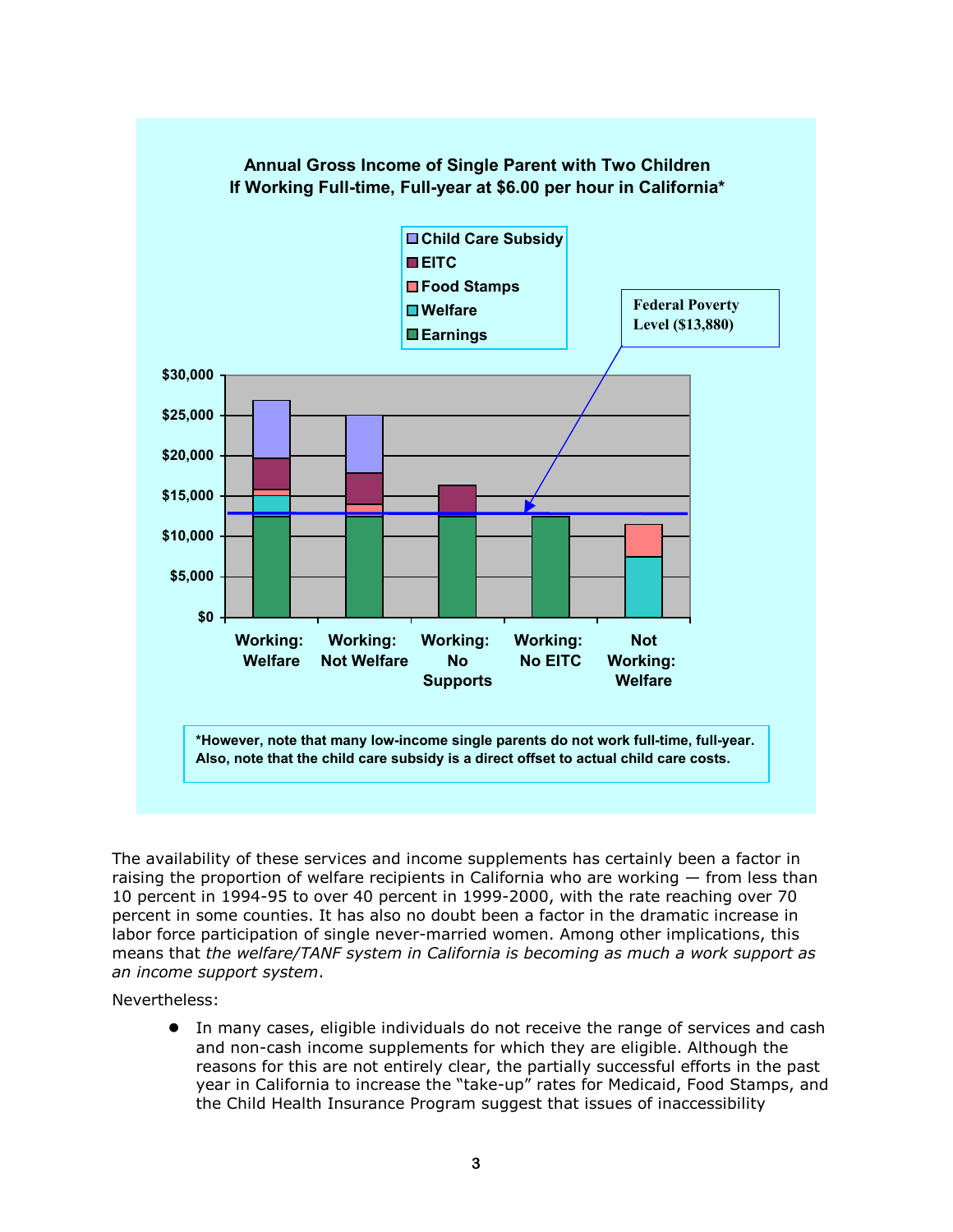(including the need for people to go to multiple locations to secure different benefits), complexity of the application process, and lack of information about their availability are key factors in the still-low take-up rates — perhaps rather than a widespread disinclination to apply for or accept these supports.

-A further factor affecting take-up rates of these supports may, however, be their close administrative ties to the welfare system, with which many low-income workers (both non- and ex-TANF recipients) may not, for a variety of reasons, want to interact or be associated. But more needs to be learned about the reason for low take-up rates.

## **The Bottom Line**

Given the strong demand for low-wage jobs, the emphasis on Work First, and the availability of substantial income and service supports for low-wage earners, it is likely that many low-income people will continue to move into relatively low-wage work for the foreseeable future, but receive services and income supplements that raise their standard of living, in some cases, to above the poverty level. Certainly, many other low-income adults can be and are being trained for initial higher-wage jobs, but as research has shown, a greater number will continue to enter the labor market in low-wage jobs.

This fact need not, however, consign low-income parents to low-wage jobs permanently. For many of them, the ability to gain the skills needed to move up in the labor market while working and thereby command higher wages — and to move out of poverty and become self-sufficient — will depend on the capacity of public systems and their service providers (WIA, TANF, community colleges, and non- and for-profit service providers) to develop and implement, in concert with employers:

- more effective pre-employment training programs and related services that research has shown can help some move directly into higher-wage jobs;
- effective post-employment retention services that succeed in sustaining and supporting low-income workers who may not, for a variety of reasons, otherwise move up in the labor market or move out of poverty; and in helping these and others retain jobs or find reemployment opportunities quickly;
- $\bullet$  effective post-employment skill- and career-advancement programs that assist lowwage earners who are able to increase their skills and move up the wage and career ladder;
- more effective marketing of training options, availability, and benefits (such as earnings supplement, etc.);
- simplified application procedures for non-cash benefits such as food stamps and medical coverage; $4$
- new institutional methods of operating that make services accessible to and convenient for low-income people who are working full-time, and that recognize that most of these people (many of whom are single parents) carry substantial family responsibilities. These new methods should include longer hours of operation, accessible locations for services, modularized and shorter-term training programs, and availability of on-site services such as child care to enable working parents to participate in services;

 $\overline{a}$ 4 Work Support Centers would be only one of possibly many other places to gain access to these benefits (including potential access to the benefits via mail or the Internet), but it would be a logical access point, given the populations it would serve.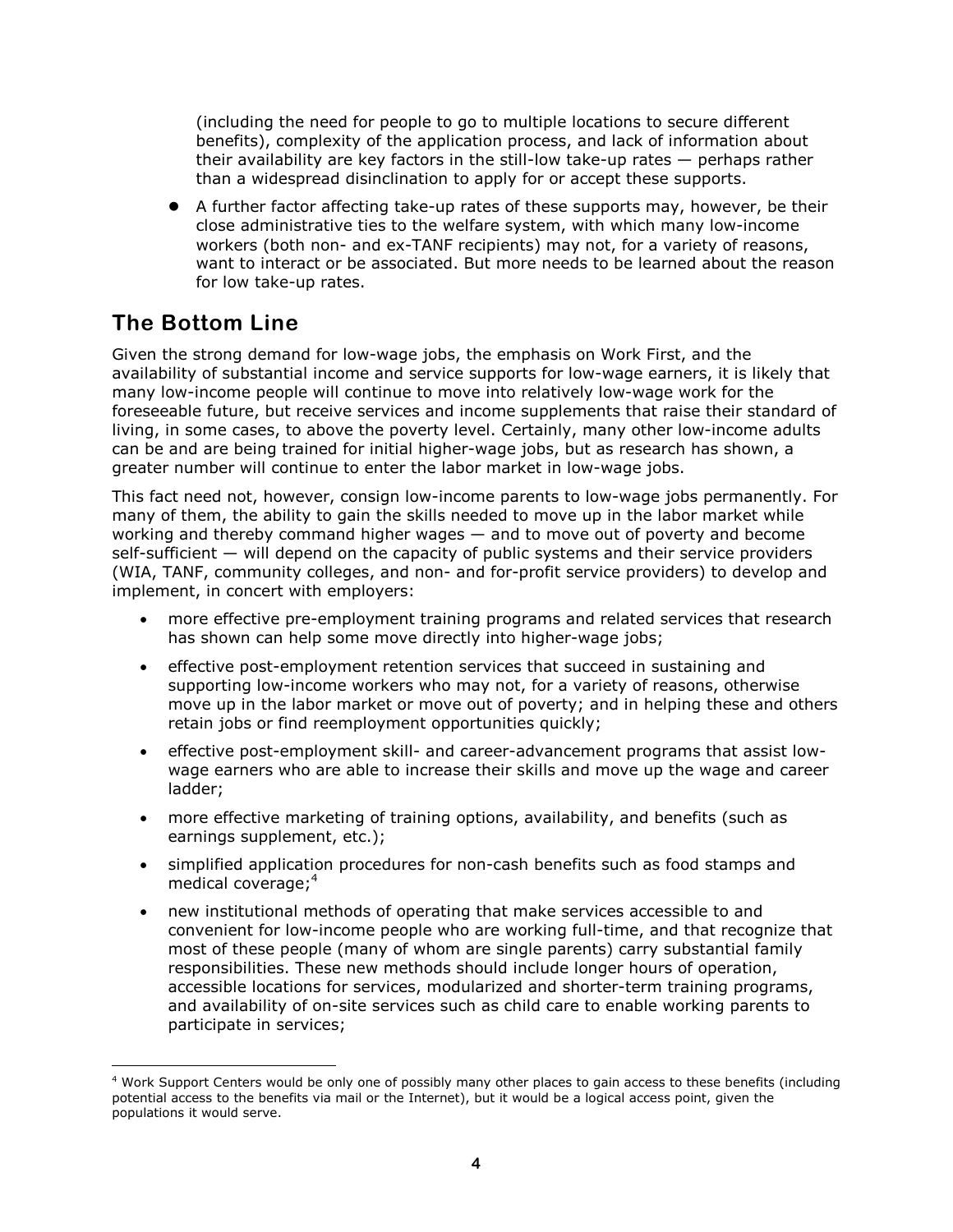- stronger collaborations and more inclusive co-location of services among public agencies, and/or fundamental shifts in institutional responsibilities — for working people, away from the welfare system and into the workforce system — so that the services and income supports are readily accessible, viewed as work supports and not welfare, and hence disconnected from the welfare system; and
- close ties to employers as skill-advancement programs are developed to ensure they meet employer requirements and provide an easy stepping-stone into high-level job openings.

Due in part to the many simultaneous and rapid shifts over the past four years described above, and the absence of research findings that identify effective strategies, public employment and training systems and programs are currently ill-equipped to provide the services and the accessible institutional arrangements to meet these needs of low-income workers. Although there are notable instances of innovation, experimentation, and one potential institutional structure (see below), *there is at yet no institution that has the vision, responsibility, or structure in place to address the issues confronting low-income working people.* 

Two related major challenges therefore present themselves:

- developing effective *services* that succeed in helping some low-wage adults both move into and retain higher-wage initial jobs, and, for others — probably the majority — to increase their wage rates through skill development and training while working; and
- creating the *new institutional structure(s)* that make skills training, retention and advancement services, and income and other supports easily accessible to lowincome workers.

## **How Are These Challenges Being Addressed by MDRC?**

- - **Services***.* MDRC is addressing the services challenge through its Supports for Work project, which has a number of components, the key ones being:
	- the federal ERA evaluation, which will have 8-10 sites studying innovative and promising retention and advancement programs across the country, including one and possibly two in California;
	- a study being conducted for the Welfare Policy Research Project (WPRP) on promising retention and advancement strategies being implemented in the welfare and workforce systems in California; and
	- a study, "Opening Doors," of community colleges that are putting in place innovative programs aimed at retention and advancement (being supported by the Charles Stewart Mott, Annie E. Casey, and Joyce foundations), for which additional support is being sought.
- $\bullet$  **Institutional Change.** Complementing the services research, on the institutional side MDRC is exploring the interest of foundations and public agencies in supporting MDRC's efforts to create a demonstration of Work Support Centers aimed at addressing the needs of low-income workers.

The vision for **Work Support Centers** can be easily laid out. They would be easily accessible, one-stop centers (possibly built off of the WIA One-Stop Centers or other institutional venues) that:

- Provide pre-employment training and support services or ready access to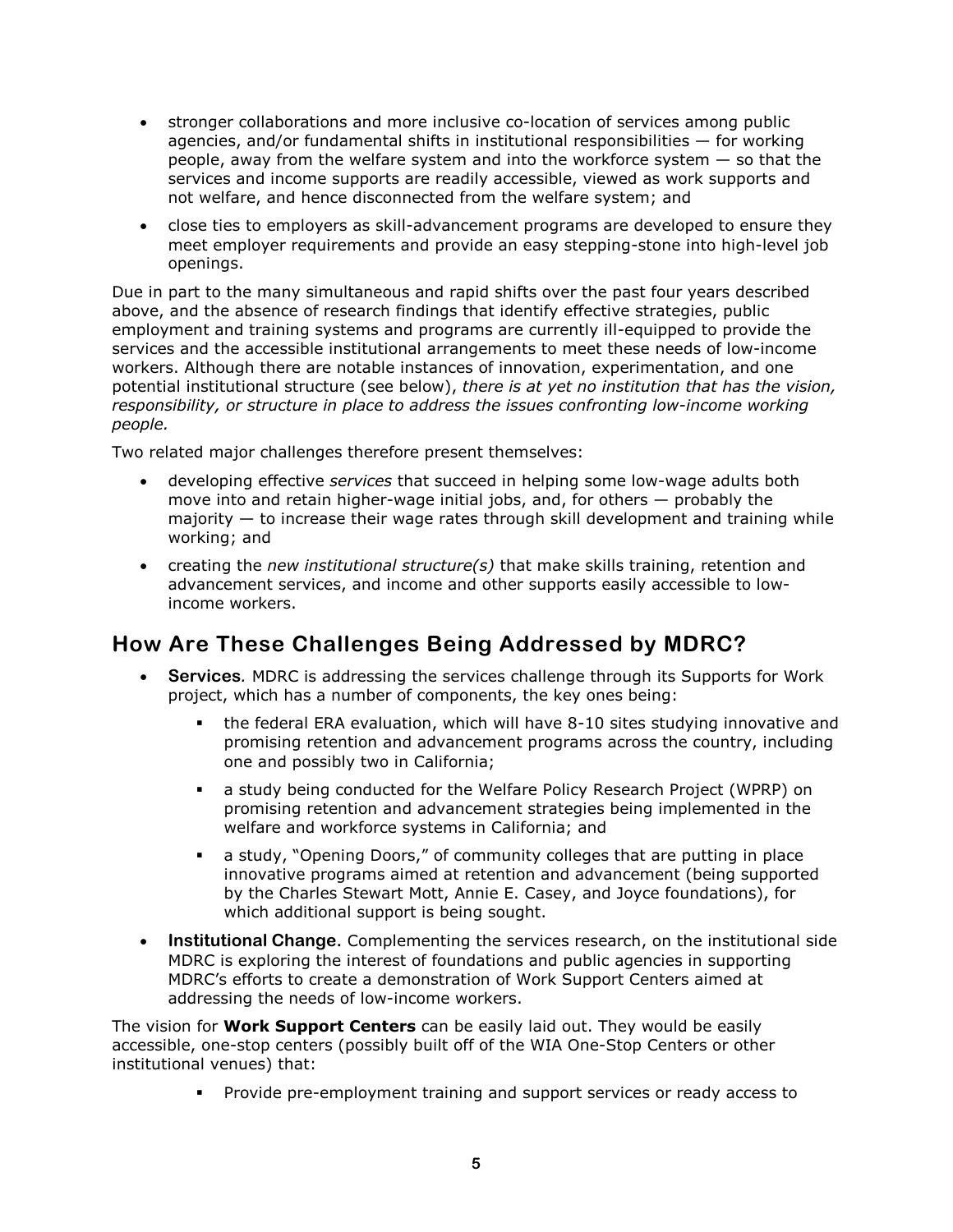them (e.g., on-site motivational and world-of-work training, job search/job club, assessment, and referral to education and training programs, some of which would be on-site;

- - Provide post-employment retention and skills-upgrading services or easy access to them, some of which would be located on-site;
- - Work closely with community colleges and other skills training providers to help ensure that their programs were developed and structured to accommodate working people (e.g., hours of operation of the training classes, their modularized and shorter-term structure, availability of on-site child care, close to public transportation routes);
- - Were themselves responsive to a working population in terms of hours of operation (i.e., open early in the morning to relatively late at night), location on major public transportation routes, and availability of drop-in child care;
- - Provide aggressive outreach and marketing of and speedy, unencumbered access for eligible people to Medicaid, CHIP, Food Stamps, subsidized child care, work-related expenses, transportation subsidies, and assistance with the EITC;
- - Provide the monthly income supplement for eligible welfare or ex-welfare recipients (a "work supplement" rather than a welfare check);
- - Maintain ongoing, close relationships with large and small employers in their labor market area.

MDRC proposes to advance this agenda by seeking support from foundations and public agencies for one year to 18 months, during which time MDRC staff would:

- $\bullet$  Conduct a combined case study/development effort, identifying and working with selected One Stop Centers and other organizations that may be moving in this direction, to document and learn from their experiences and provide on-the-ground insights into the challenges of creating Work Support Centers and potential ways to address them, and to understand the potential cost implications;
- As part of this phase, provide advice and assistance to those case study sites (and potentially others) that were interested in moving forward to develop a full version of One Stop Centers;
- - Engage public agencies nationally and in California to secure their support and ongoing advice and input (e.g., the US Departments of Labor, Health and Human Services, and Agriculture; and in California, the Health and Human Services Agency, Department of Social Services, Employment Development Department, and Community College Chancellor's Office);
- Engage public interest groups in California and nationally to secure their on-going advice and input (e.g., National Governors Association, National Conference of State Legislatures, National Association of Counties, Association of Public Human Services Administrators, California Workforce Association, California Welfare Directors Association, etc.);